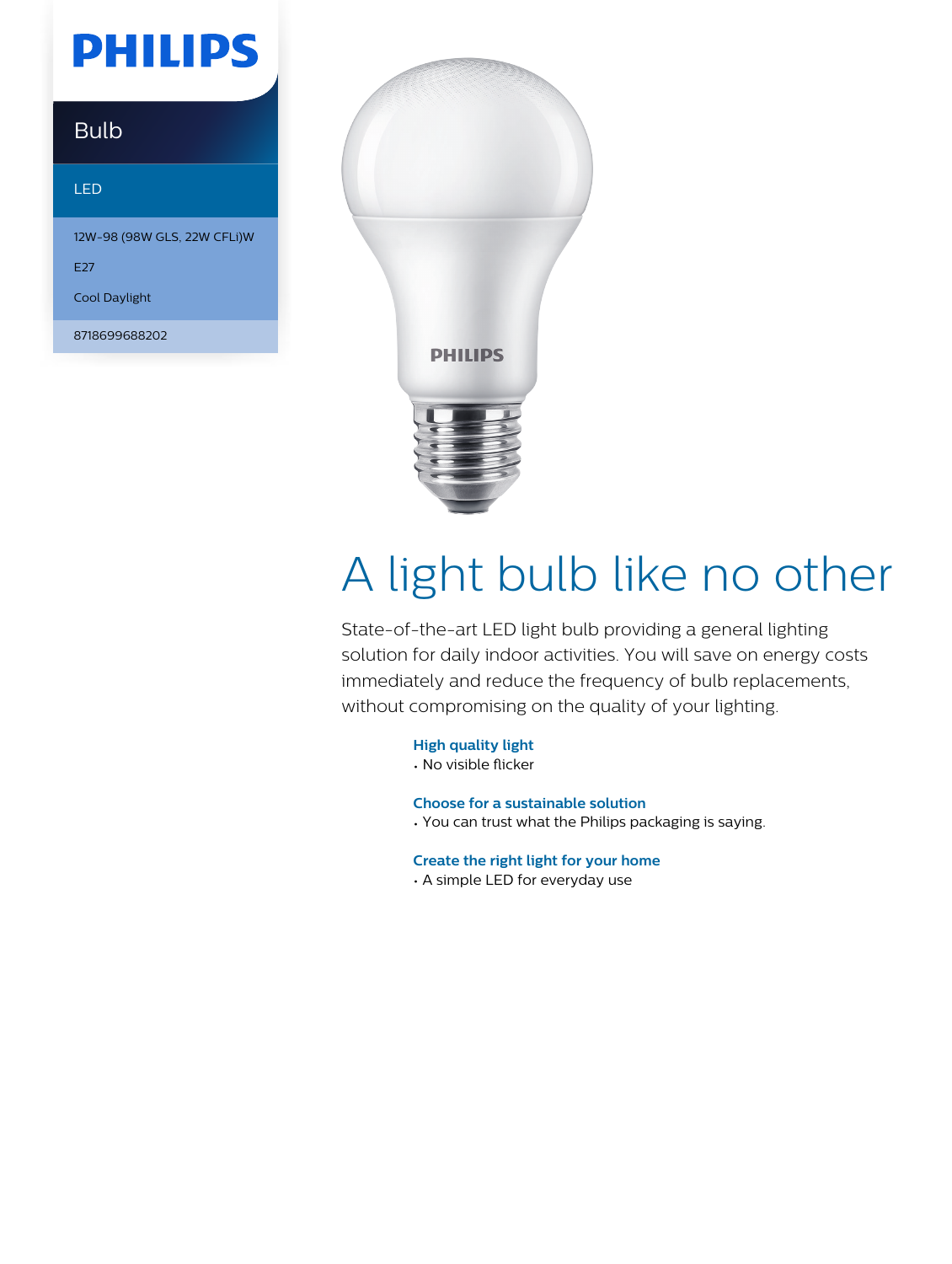### **Highlights**

#### **No visible flicker**

When your light flickers in quick succession it could be hard on the eyes, cause headaches, and even set off an attack for those with photosensitive epilepsy. It's both unpleasant and unnecessary. LEDs can flicker because of their rapid response to the driver current. However, because

Philips LEDs are designed so that variations in your driver current's output are minimized, they eliminate the factors that cause flicker. So, you won't see it, not even a hint.

#### **No UV or IR**

The beam of light is free of infra-red meaning no heat is radiated, and no ultra-violet light means that fabric and items under this light wonφηt fade.

#### **A Simple LED for Everyday Use**

The Philips everyday LED is the perfect bulb for your basic lighting needs. It provides the beautiful light and dependable performance you expect from Philips LED at an affordable price.

### Specifications

#### **Bulb characteristics**

- Dimmable: No
- Intended use: Indoor
- Lamp shape: Non directional bulb
- Socket: E27
- Technology: LED
- Type of glass: Frosted

#### **Bulb dimensions**

- Height: 11 cm
- Weight: 0.04 kg
- Width: 6 cm

#### **Durability**

- Average life (at 2.7 hrs/day): 15 year(s)
- Lumen maintenance factor: 70%
- Nominal lifetime: 15,000 hour(s)
- Number of switch cycles: 50,000

#### **Light characteristics**

- Beam angle: 200 degree(s)
- Color consistency: 6SDCM
- Color rendering index (CRI): 90
- Color temperature: 6500 K
- Light Color Category: Cool Daylight
- Nominal luminous flux: 1360 lumen
- Starting time: <0.5 s
- Warm-up time to 60% light: Instant full light
- Color Code: 965 | CCT of 6500K

#### **Miscellaneous**

• EyeComfort: Yes

#### **Other characteristics**

- Lamp current: 105 mA
- $\cdot$  Efficacy: 113 lm/W

#### **Packaging information**

- EAN: 8718699688202
- EOC: 871869968820200
- Product title: LEDBulb 12W E27 965 230V 2PF/3 AU

#### **Power consumption**

- Power factor: 0.5
- Voltage: 220-240 V
- Wattage: 12 W
- Wattage equivalent: 98 W

#### **Product dimensions & weight**

• Length: 11 cm

#### **Rated values**

- Rated beam angle: 200 degree(s)
- Rated lifetime: 15,000 hour(s)
- Rated luminous flux: 1360 lumen
- Rated power: 12 W

#### **Technical specifications**

• Frequency: 50-60 Hz